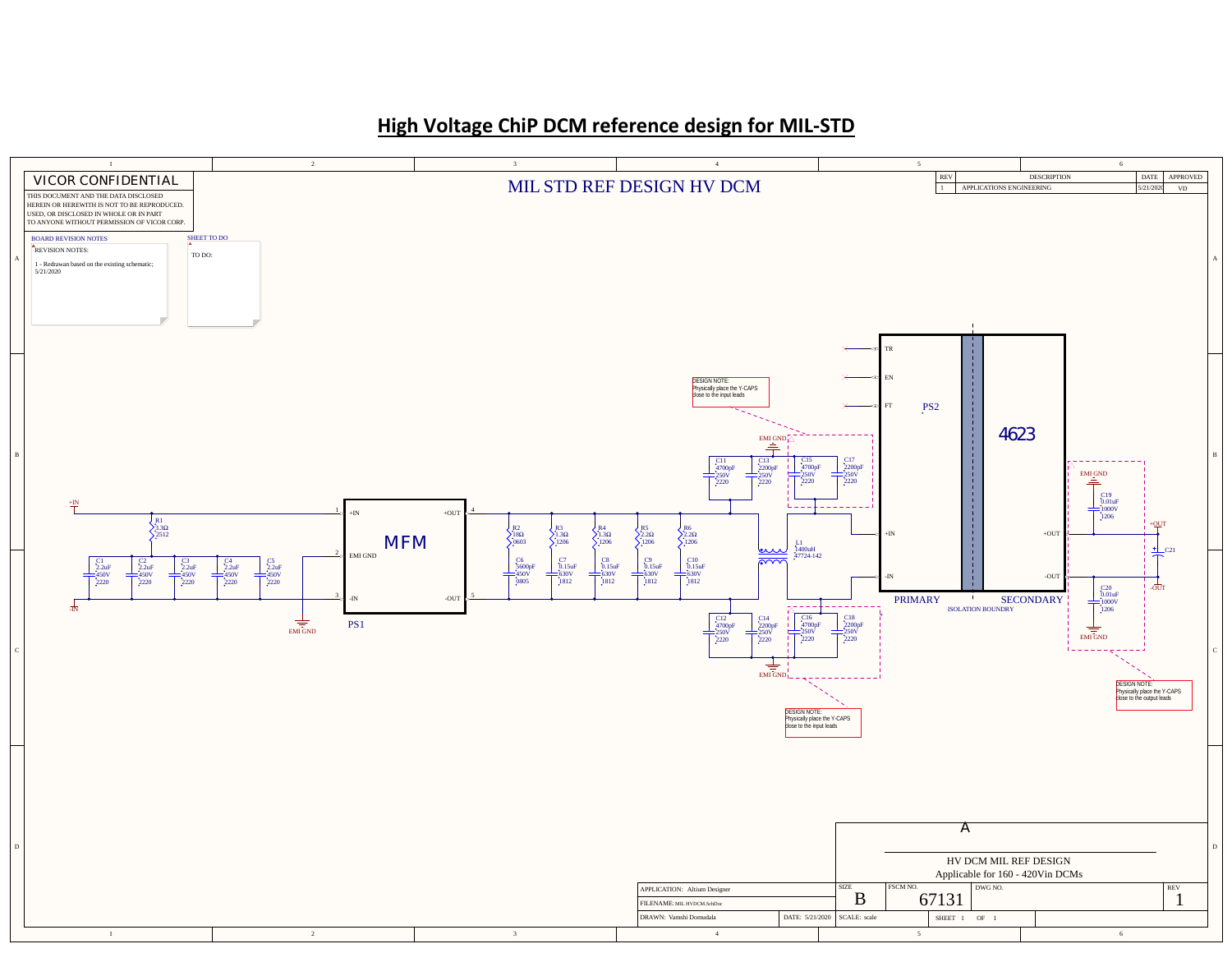

## **Note:**

[a] Alternate configuration: No minimum load is required to meet CE102 with CIN\_1 =  $100\mu$ F.

[b] A minimum load of 10% is required to meet the conducted emissions CE102 for input voltages in the range of 270 – 420VDC with the combination of RIN\_D+ CIN (C21-25),.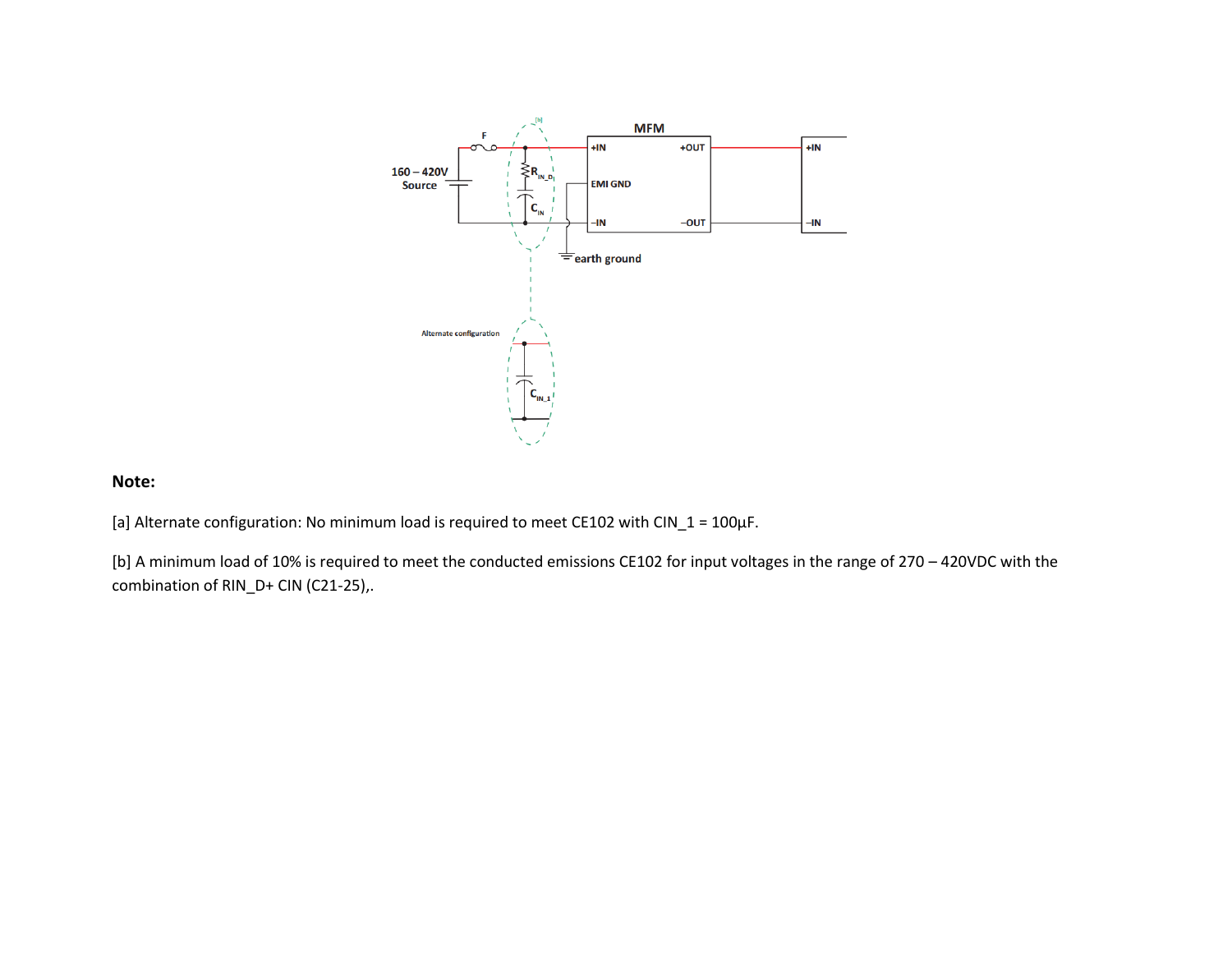

**Typical Conducted Emissions Test Data (-OUT Connected to GND)**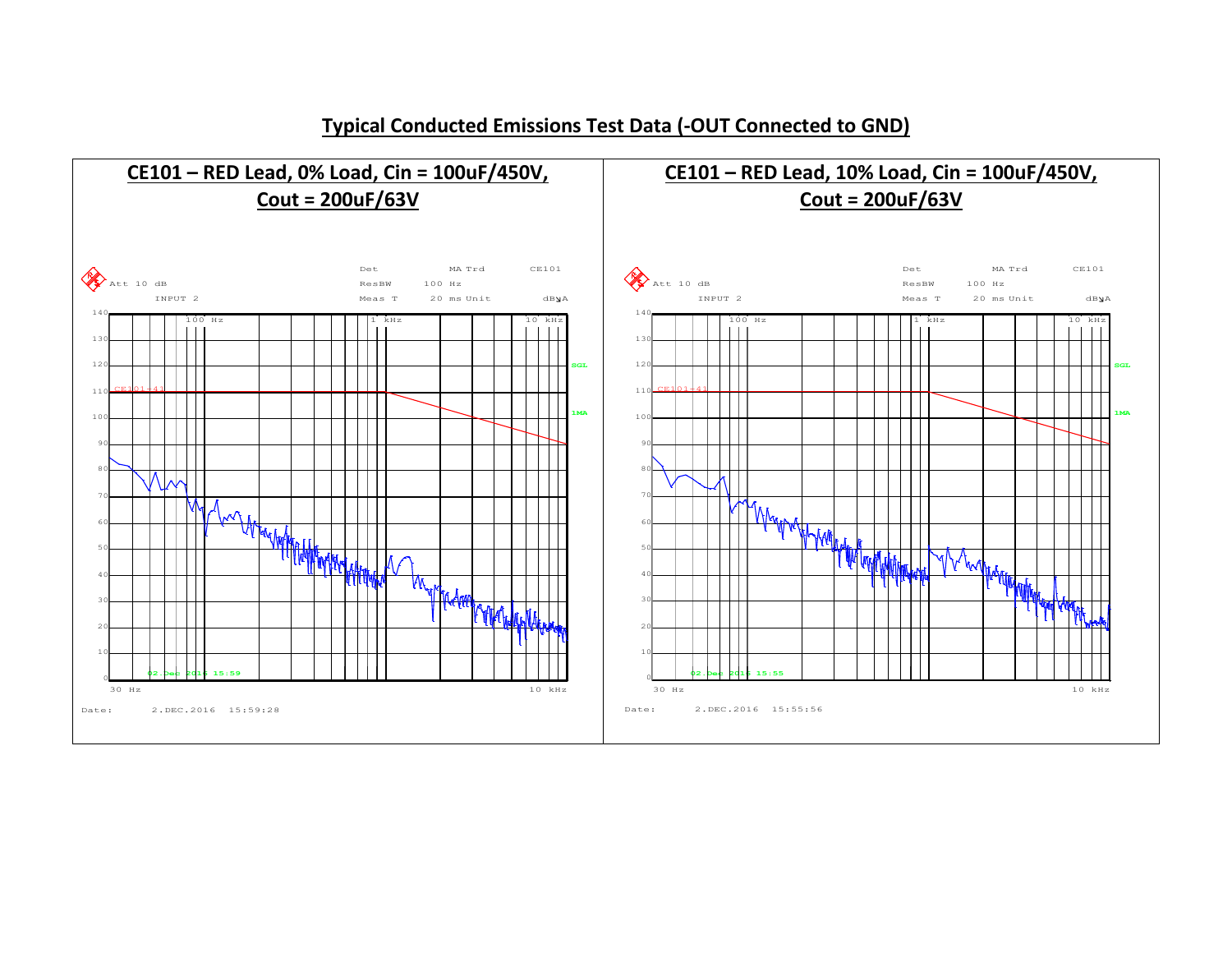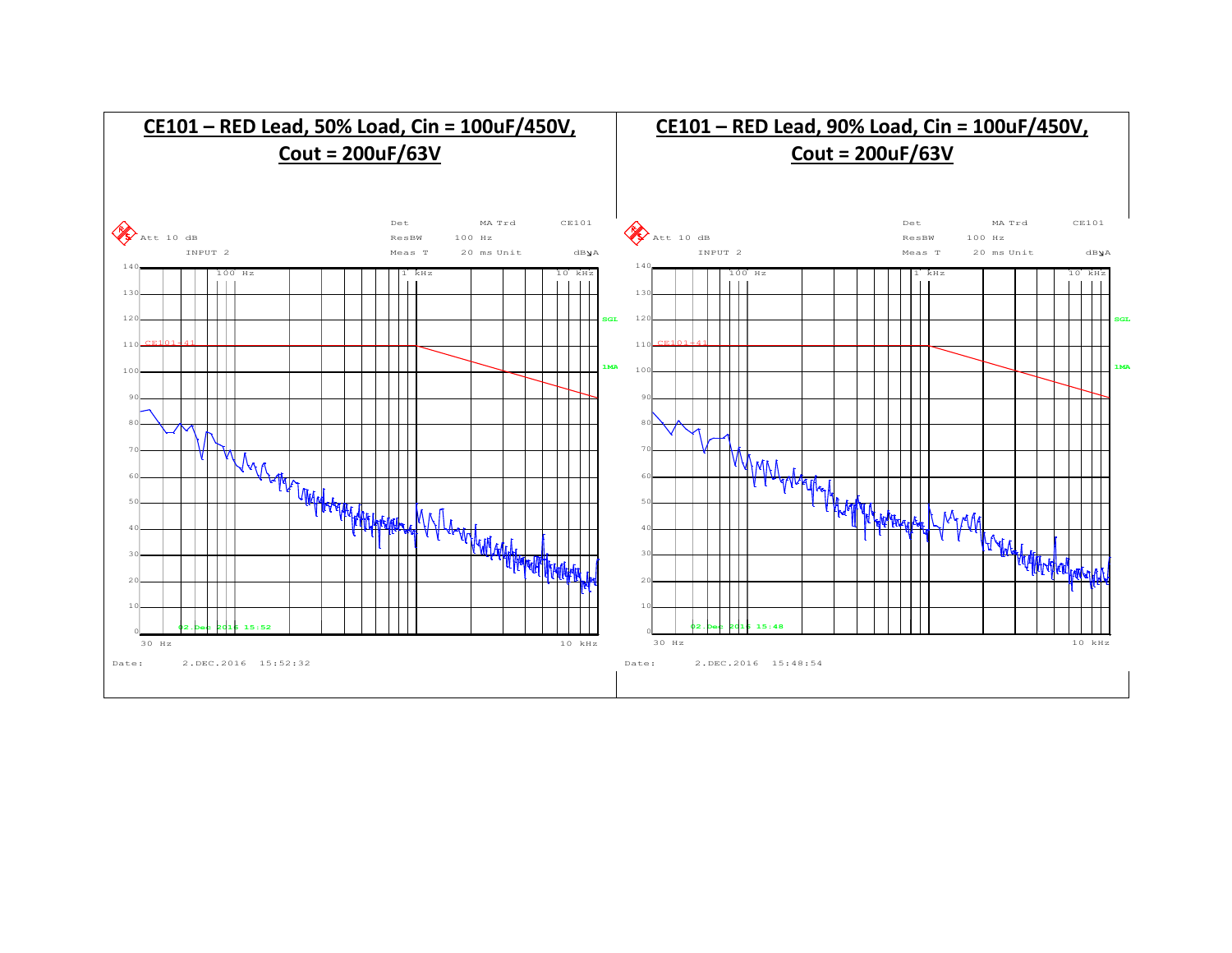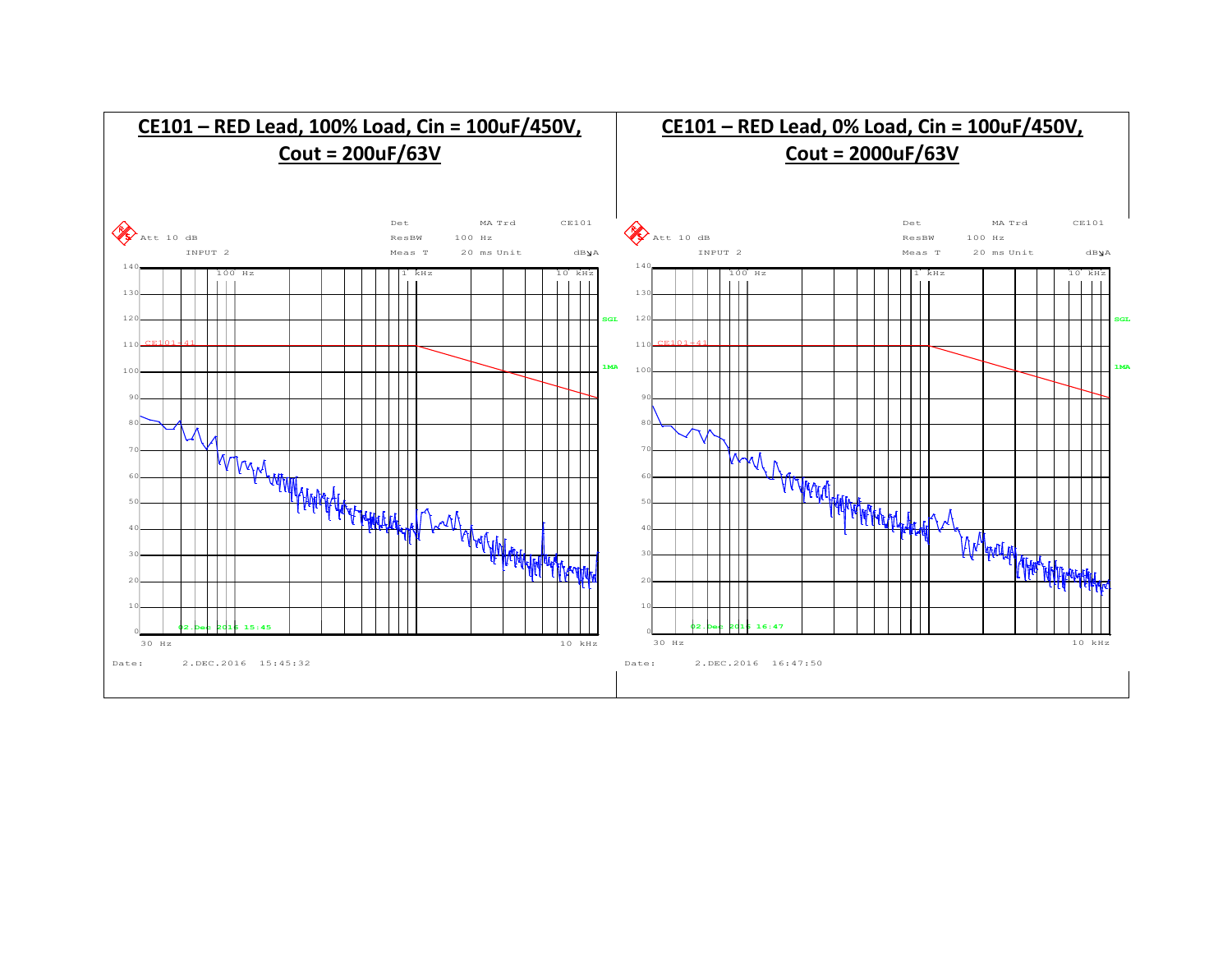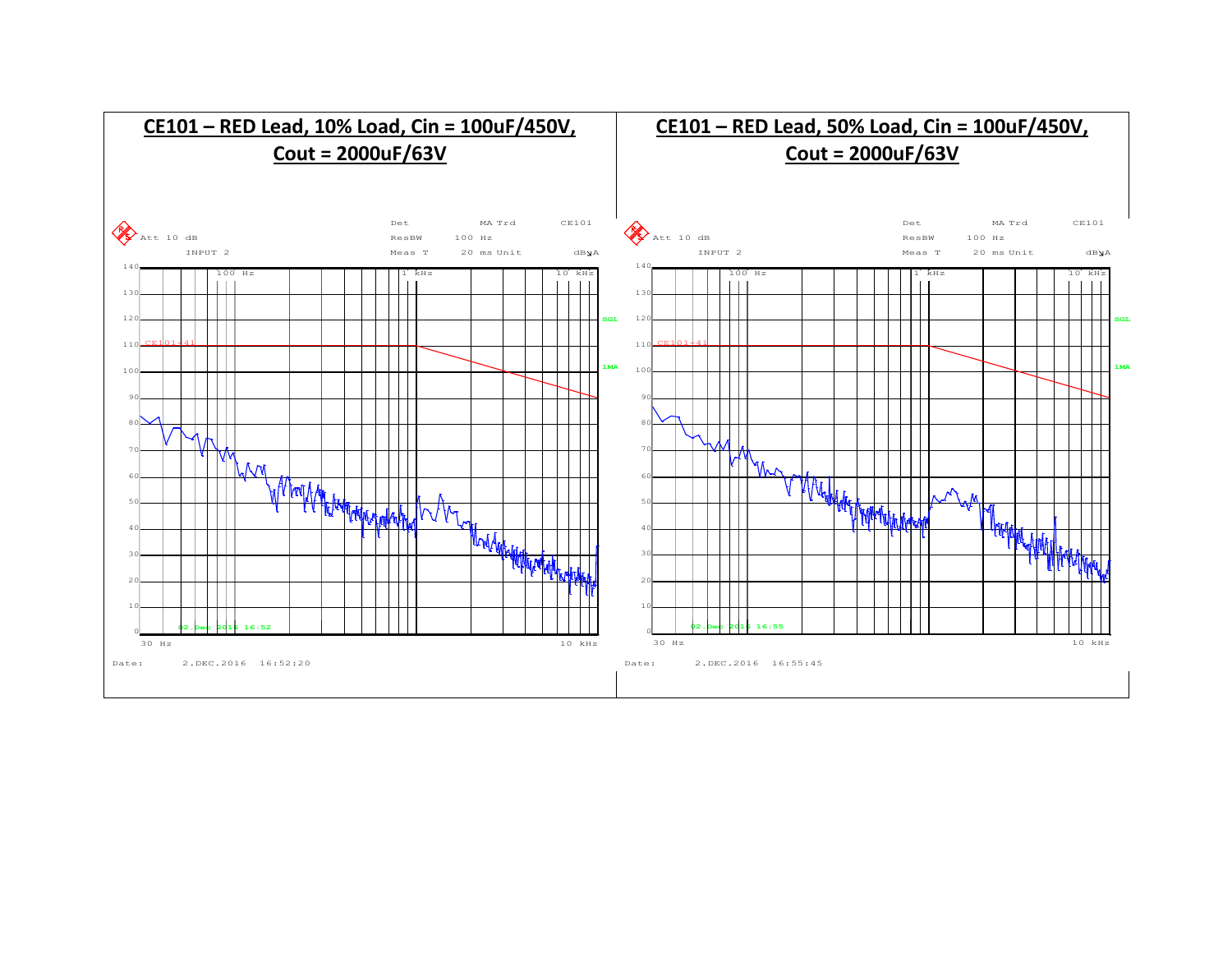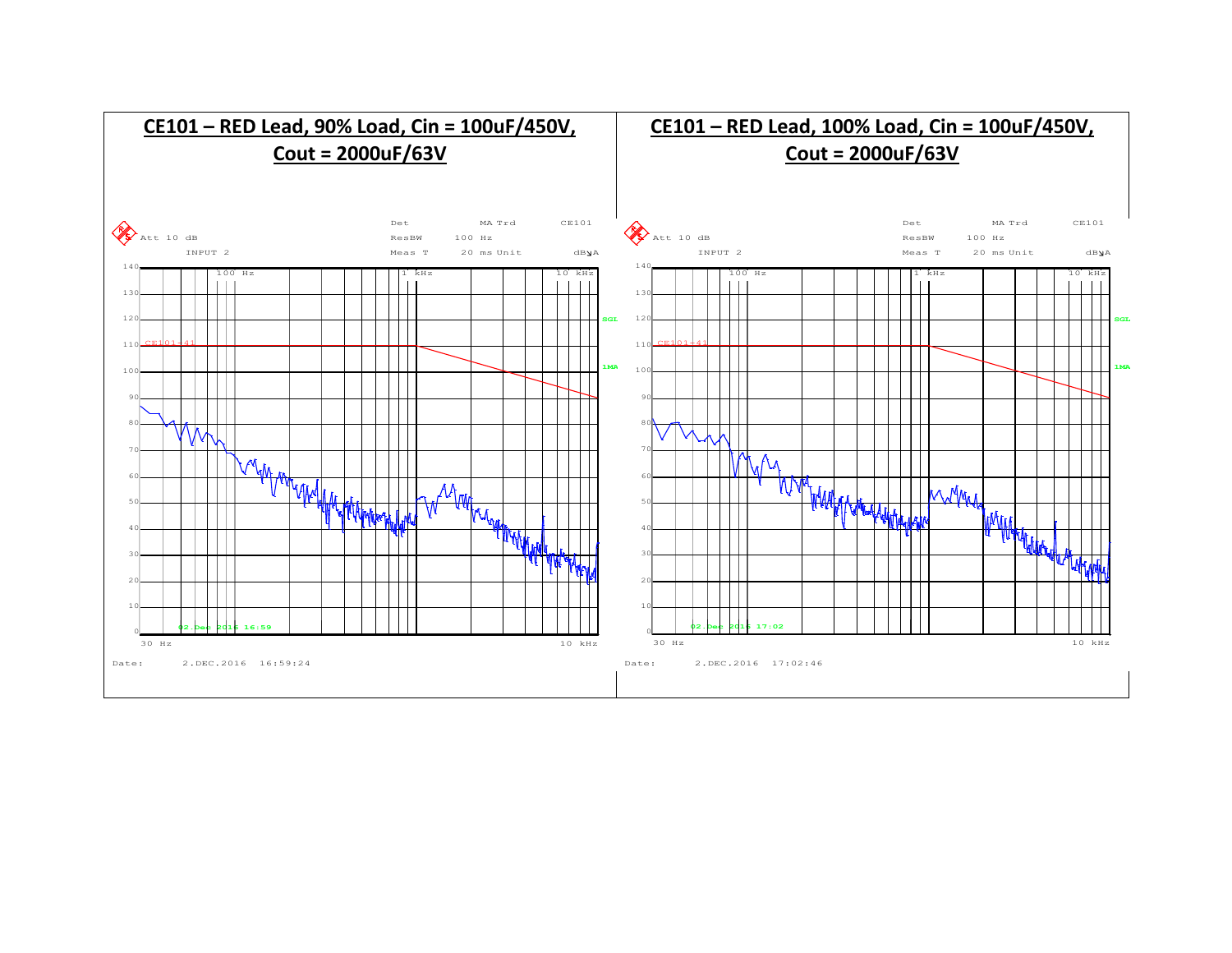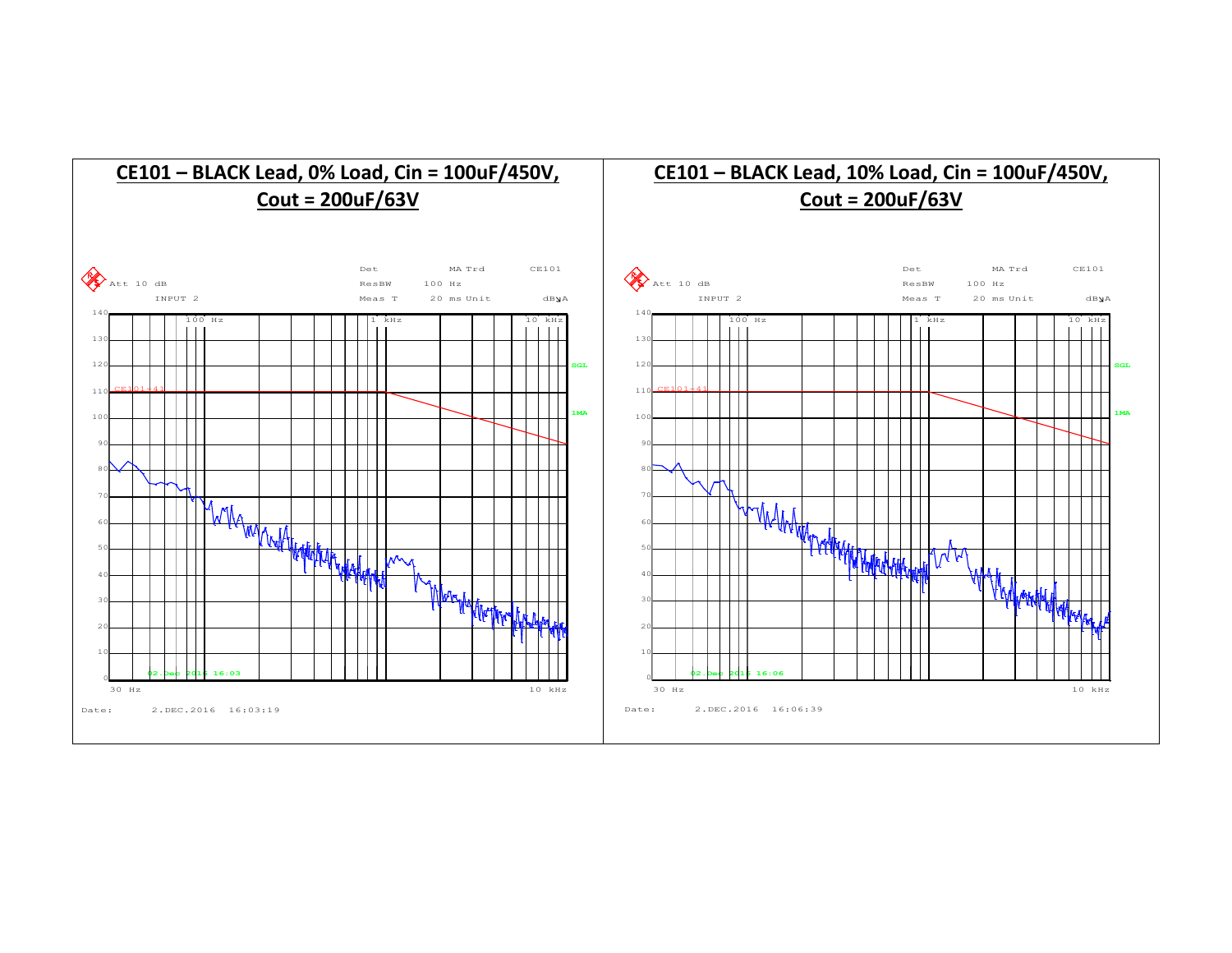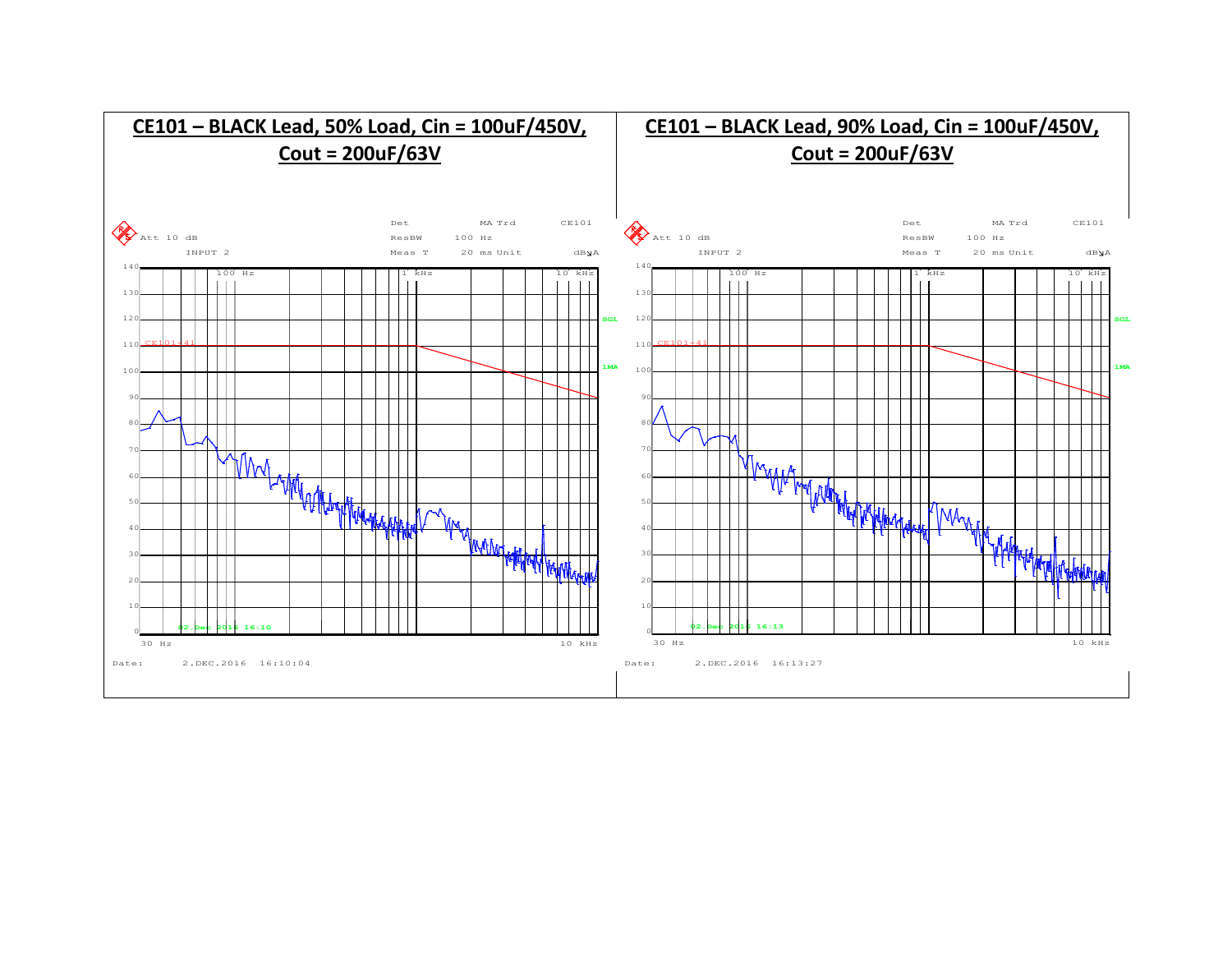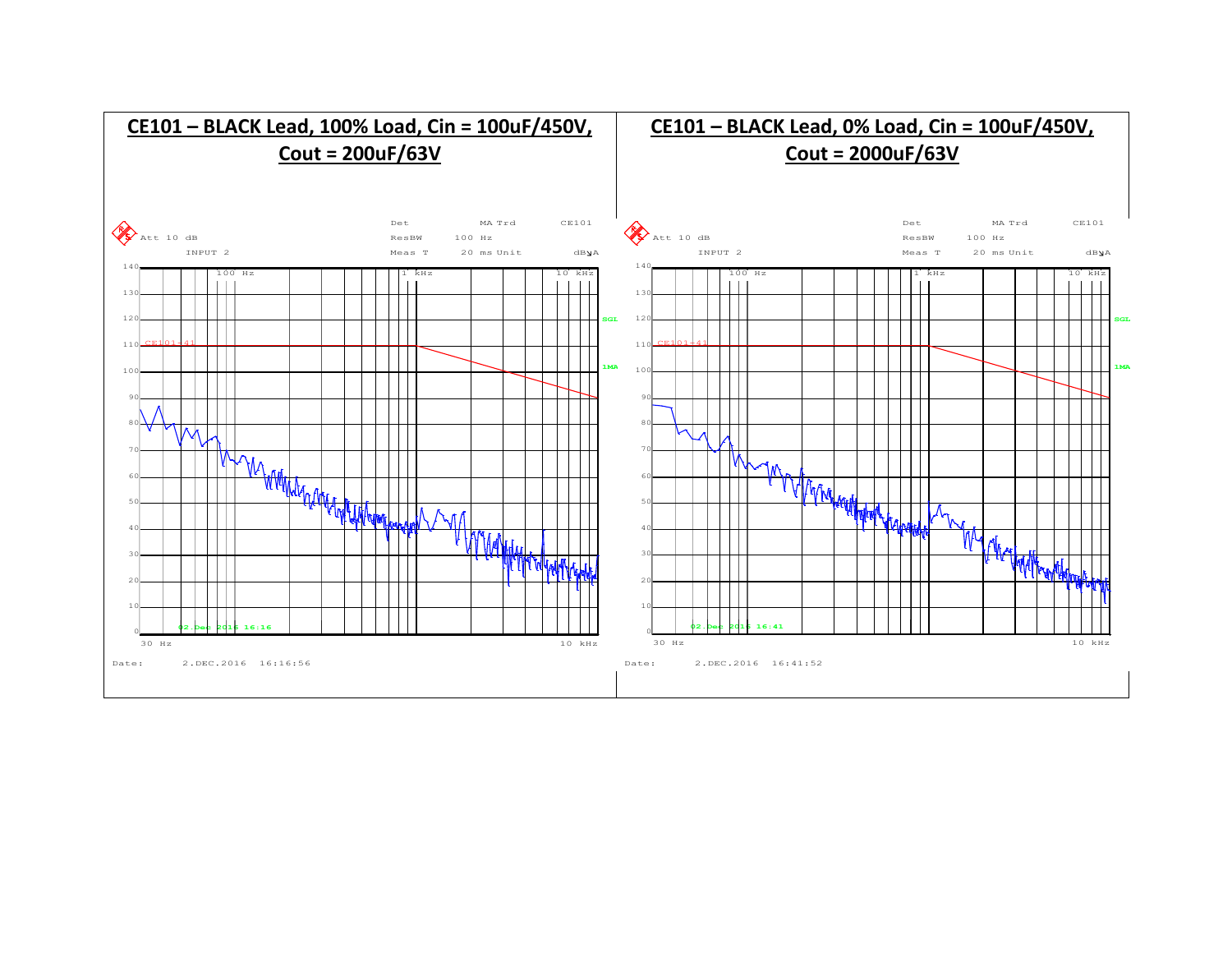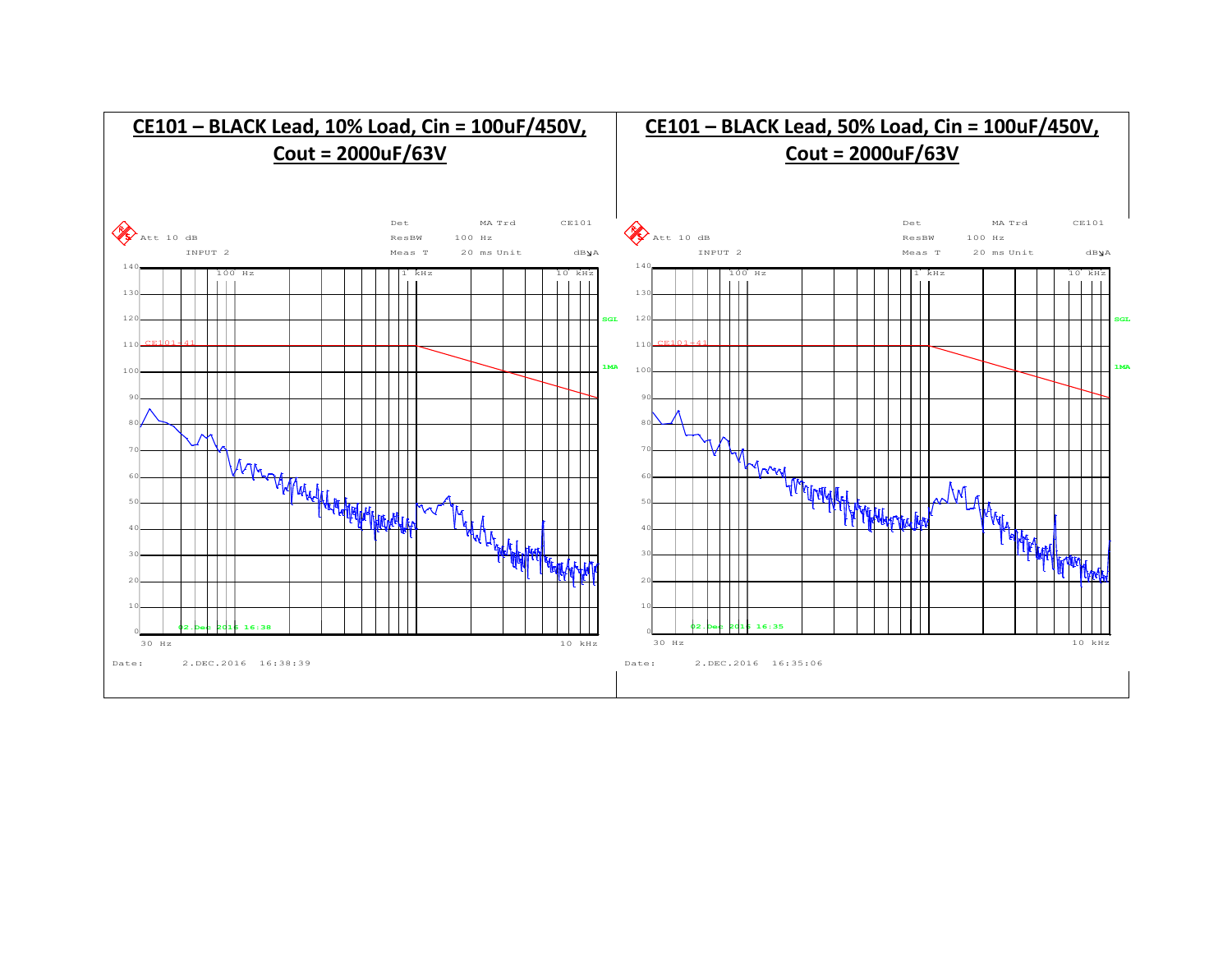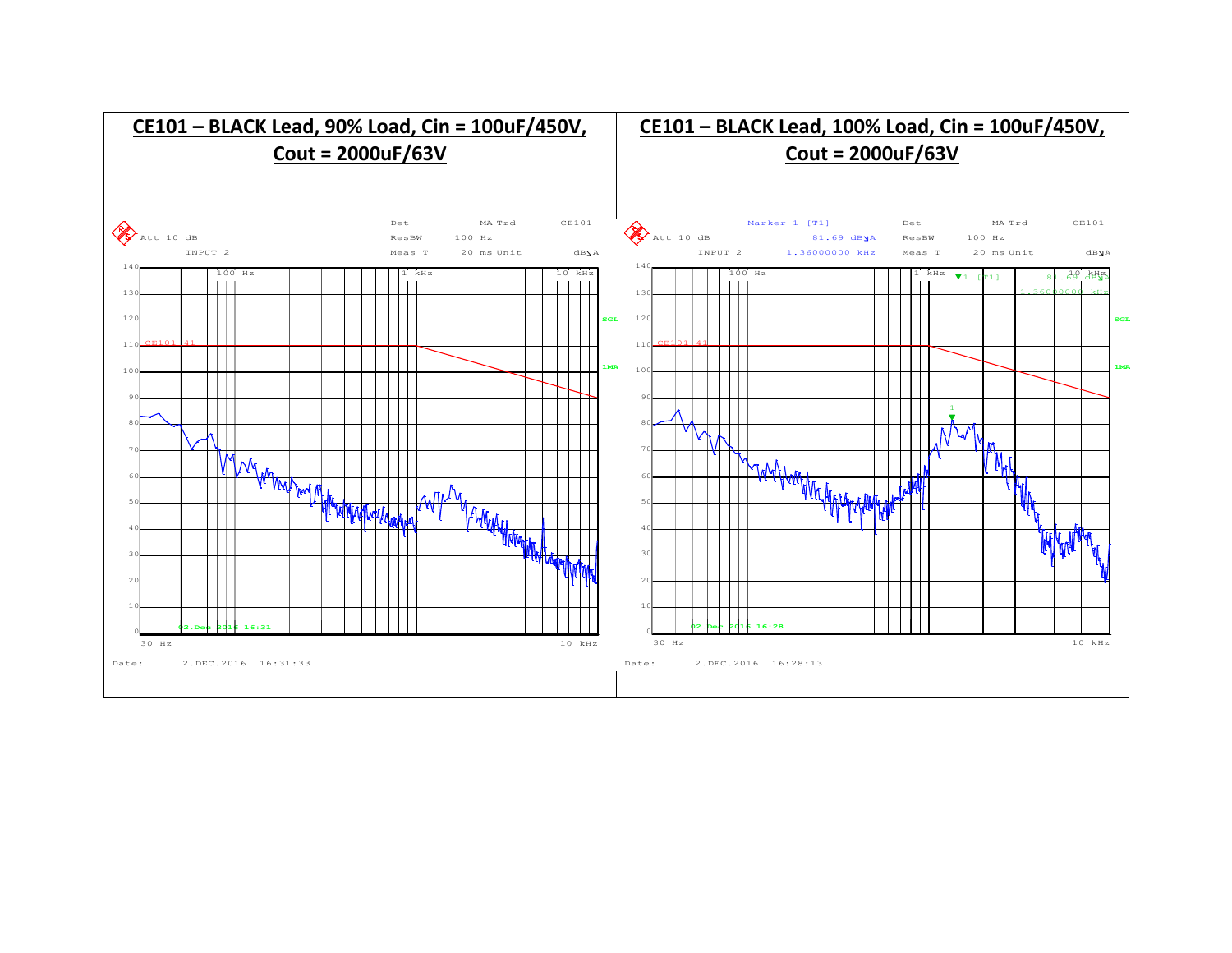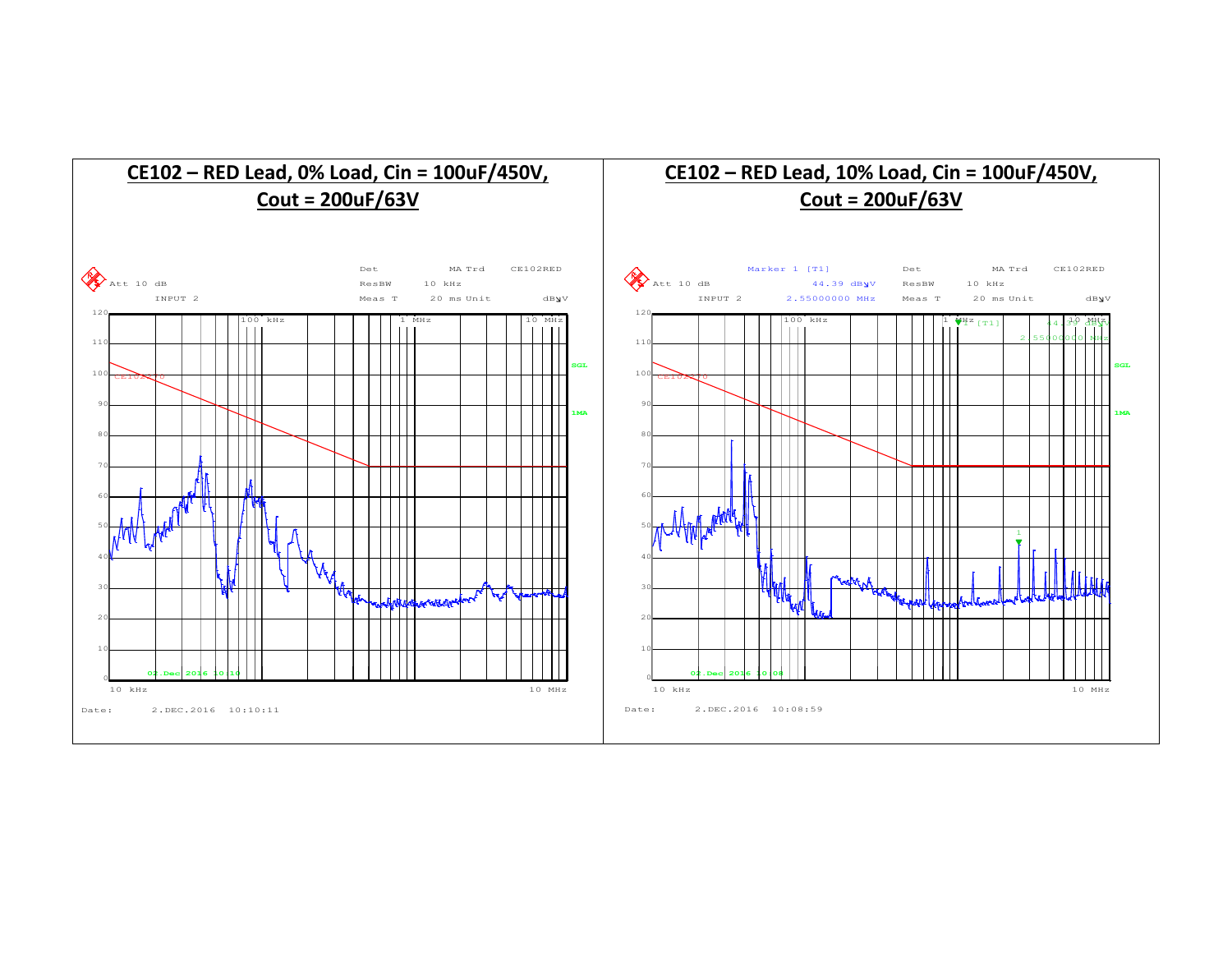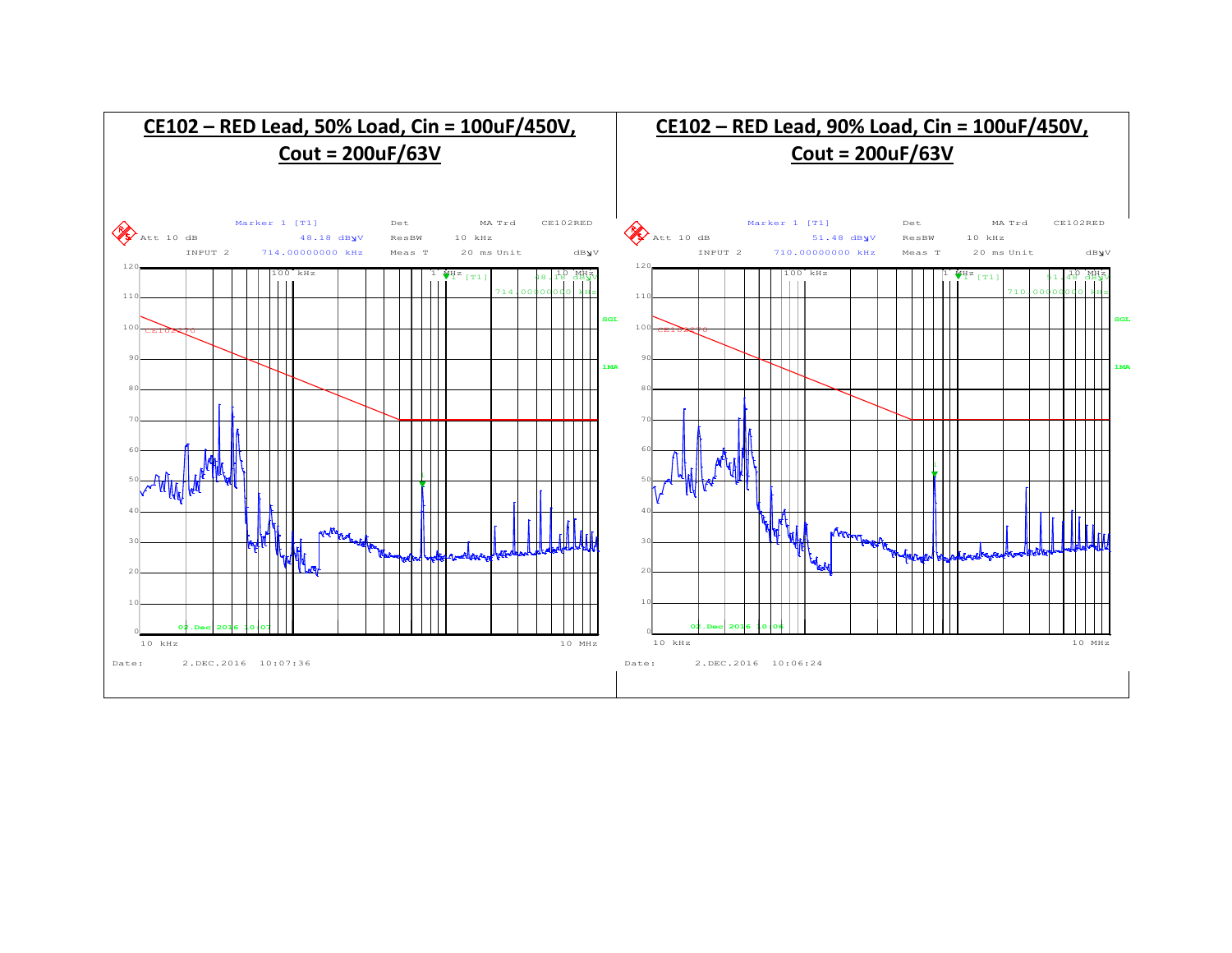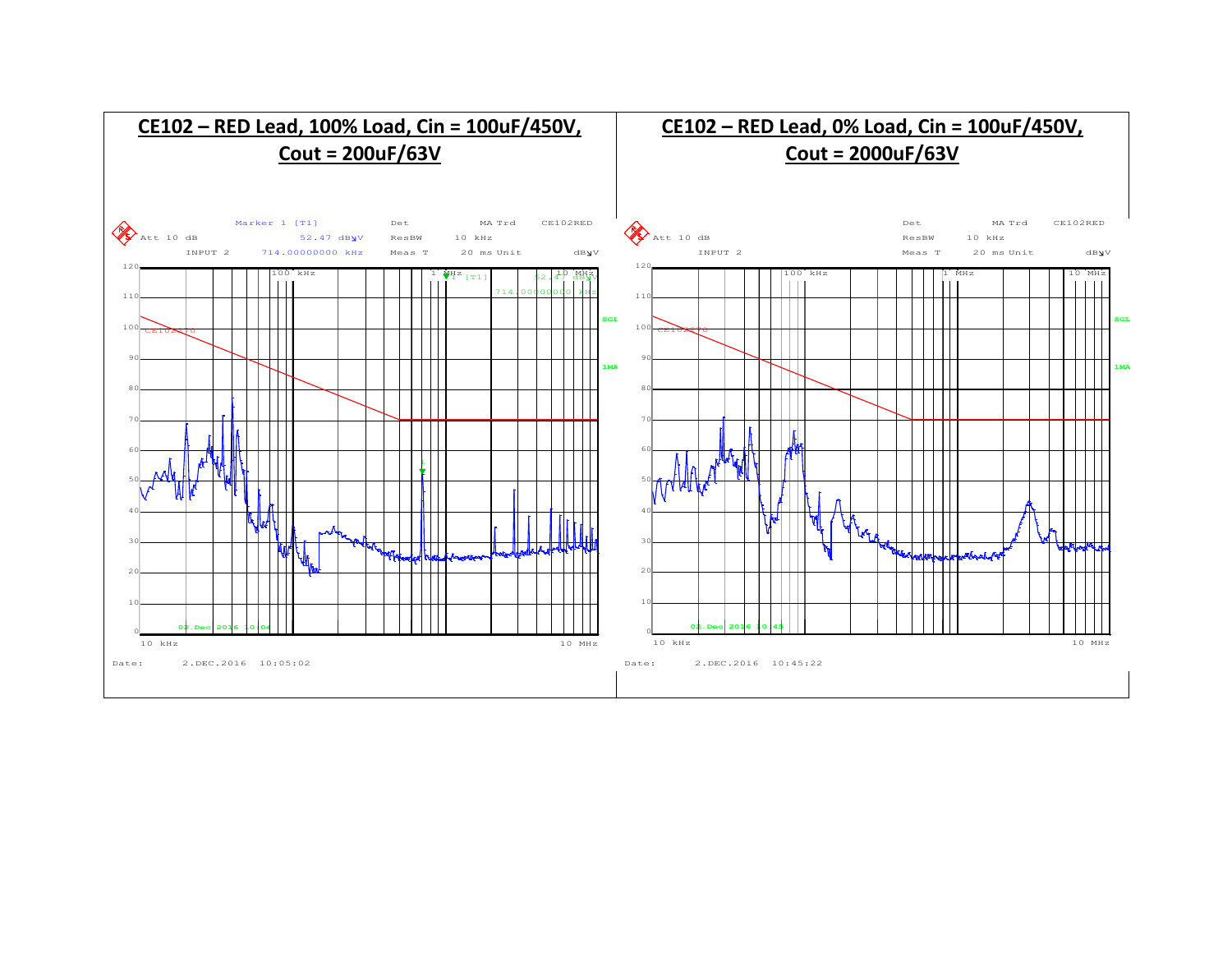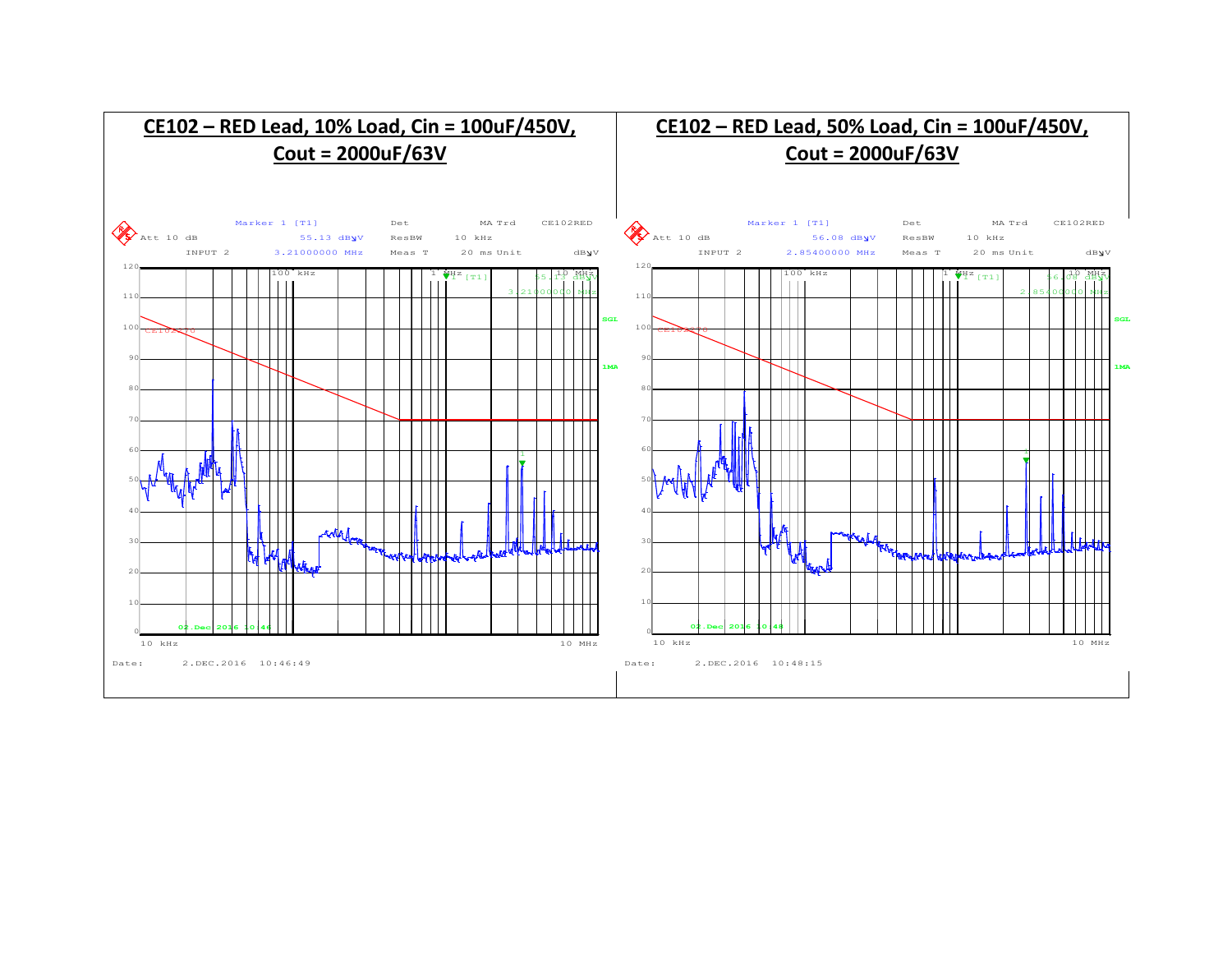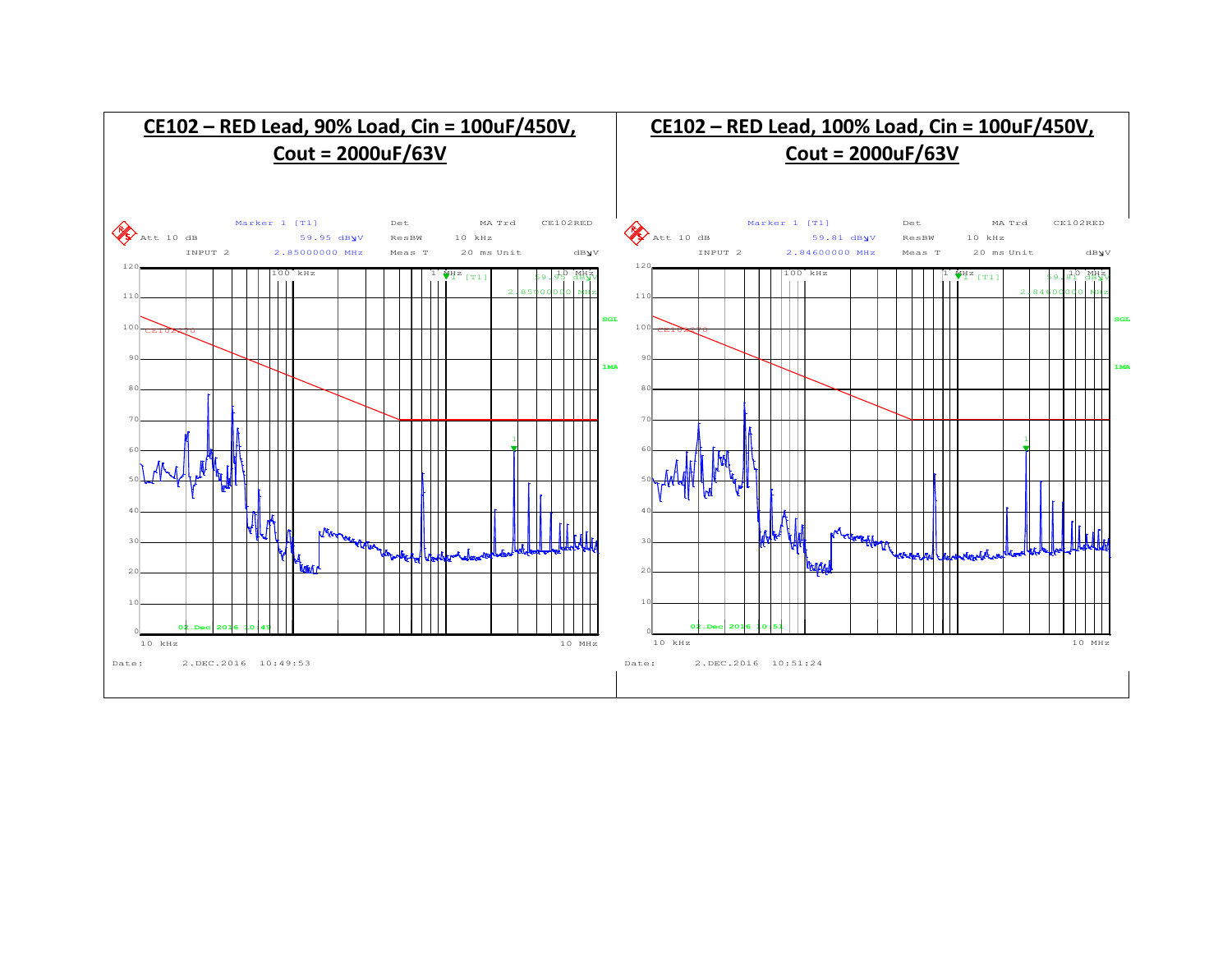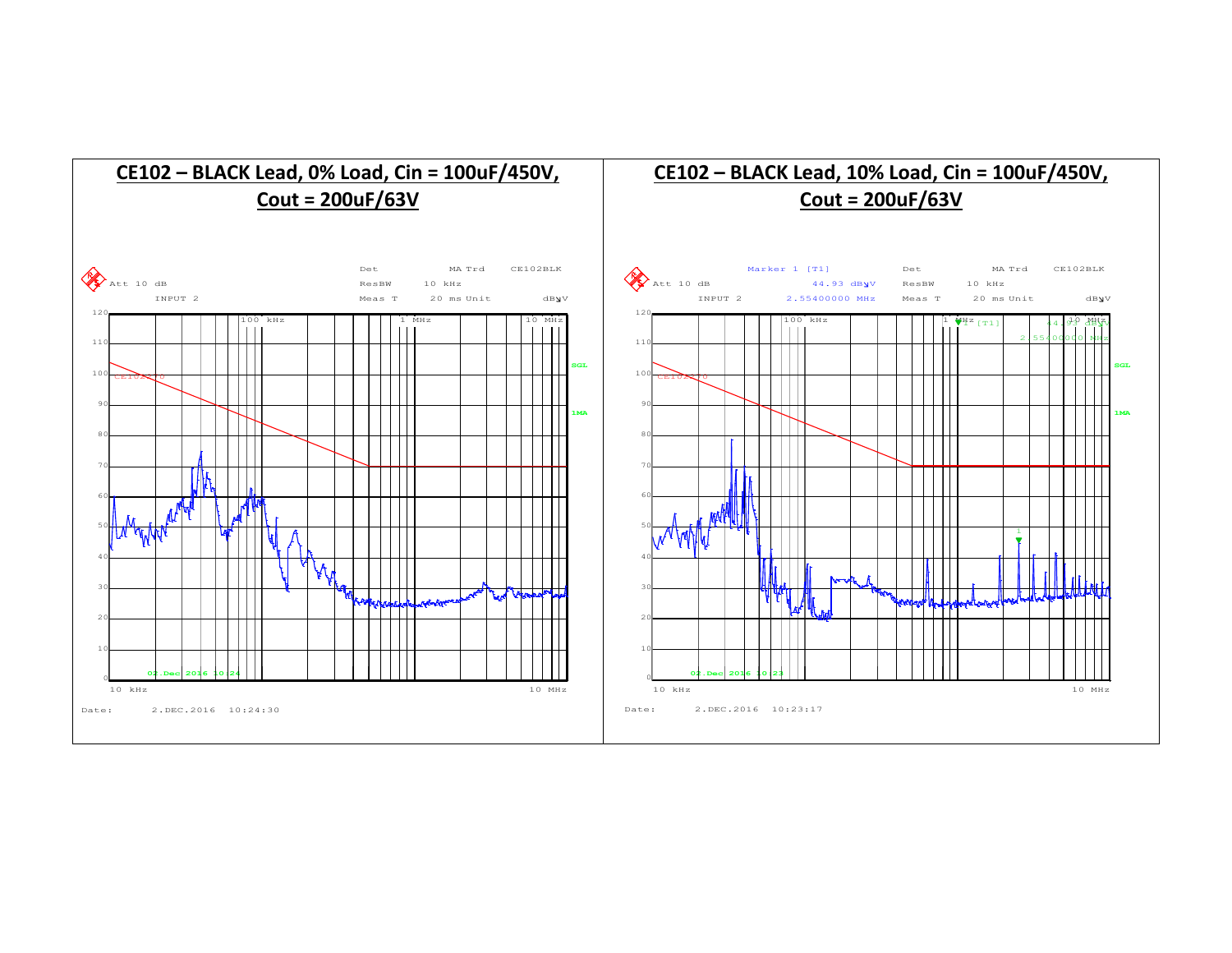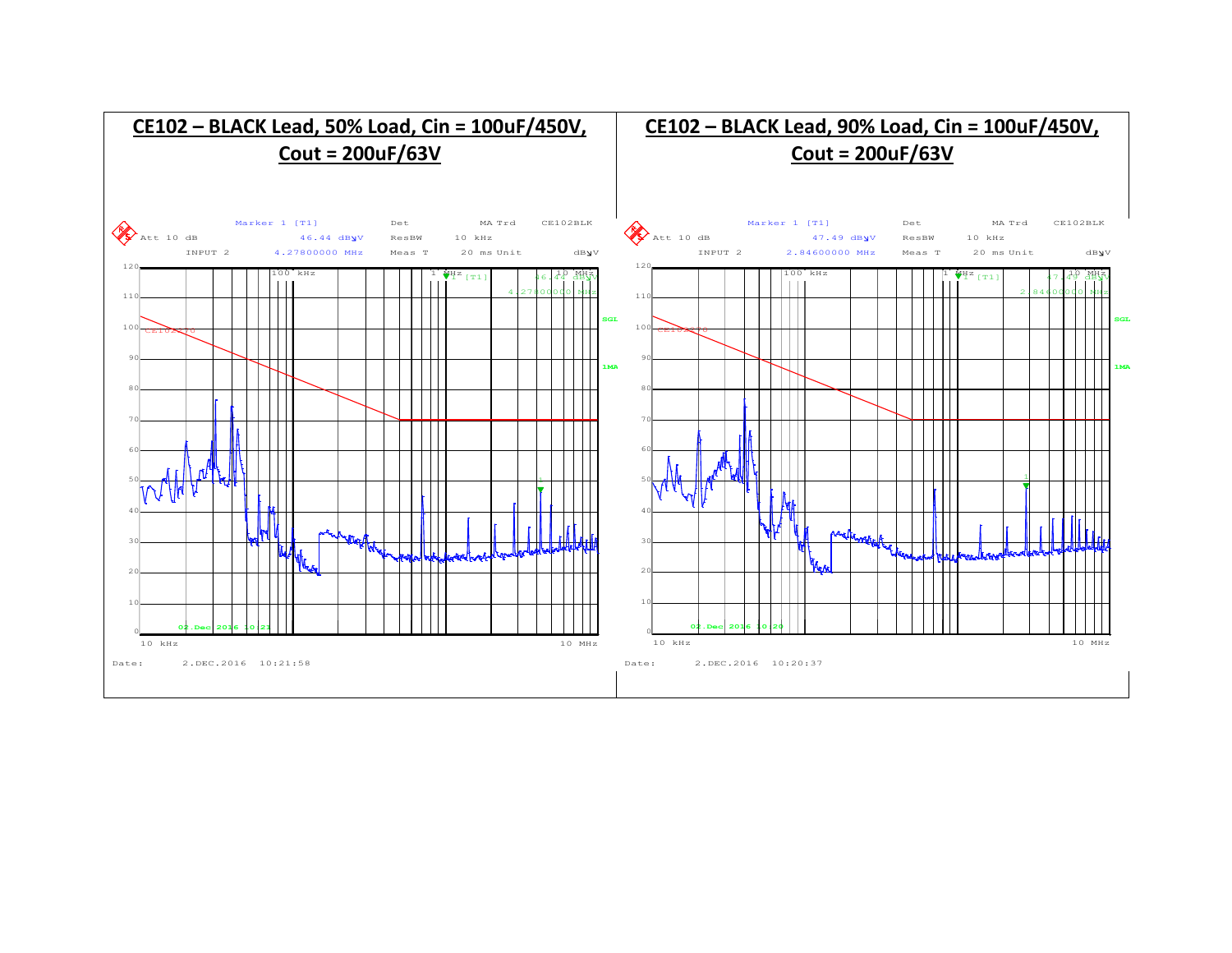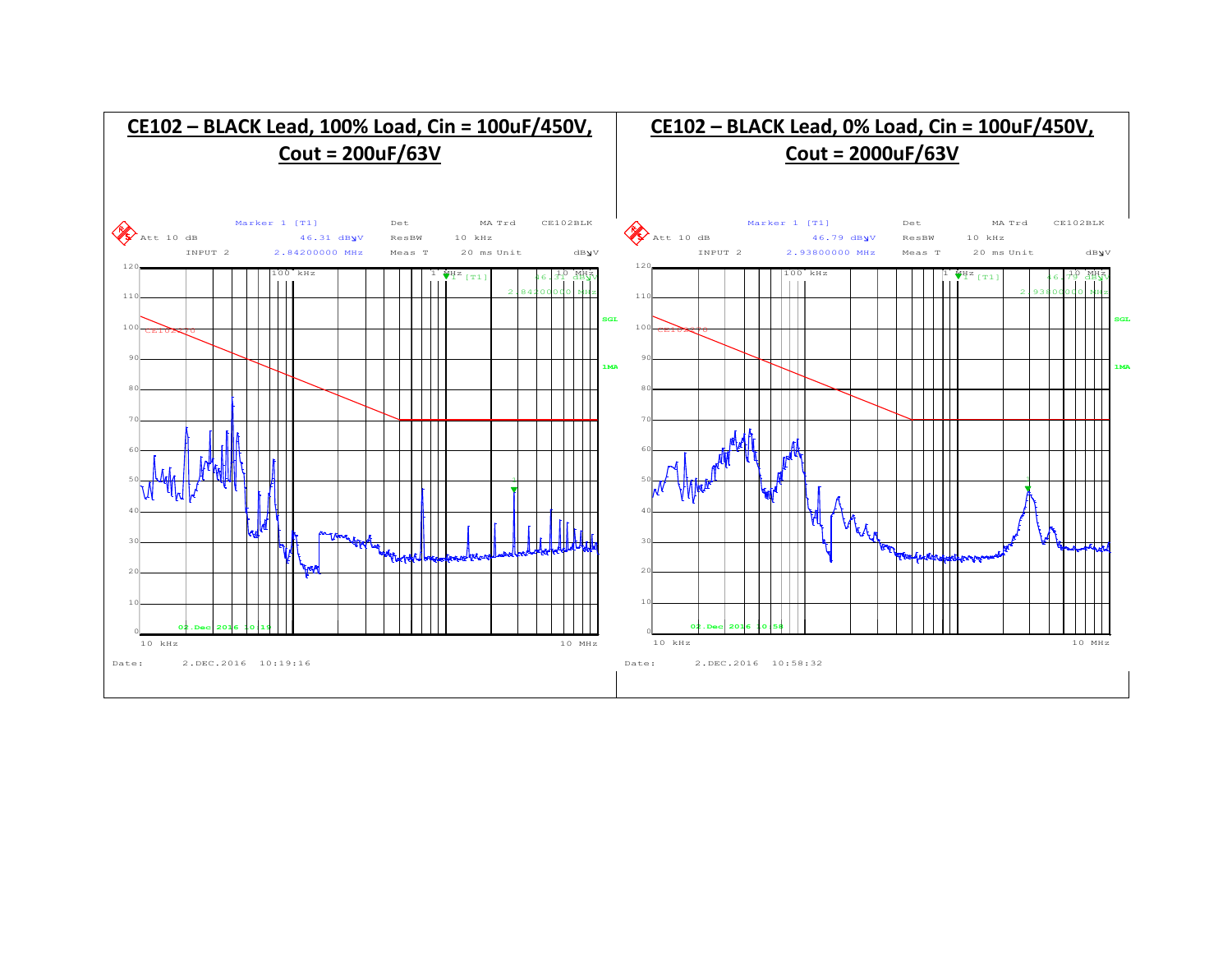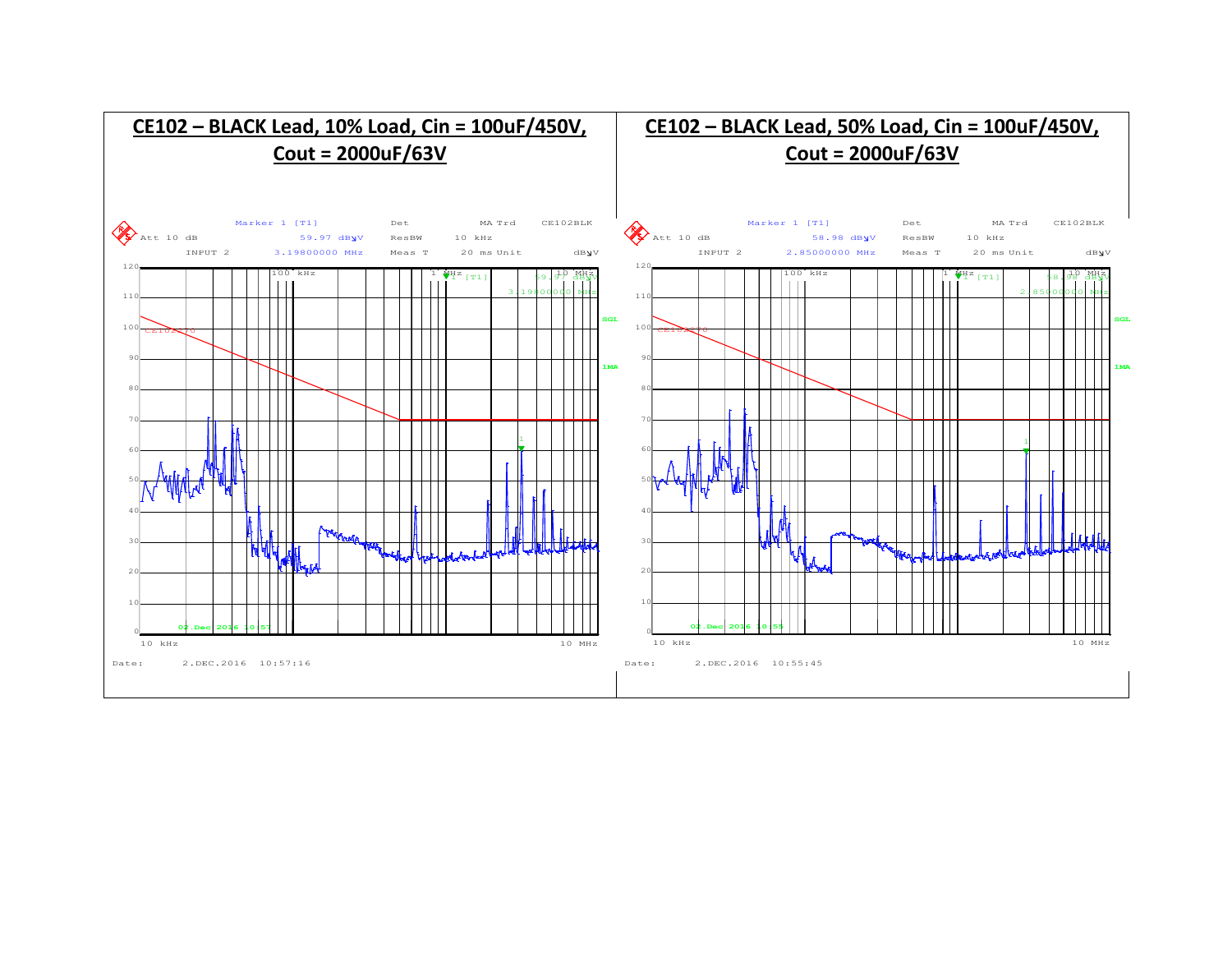